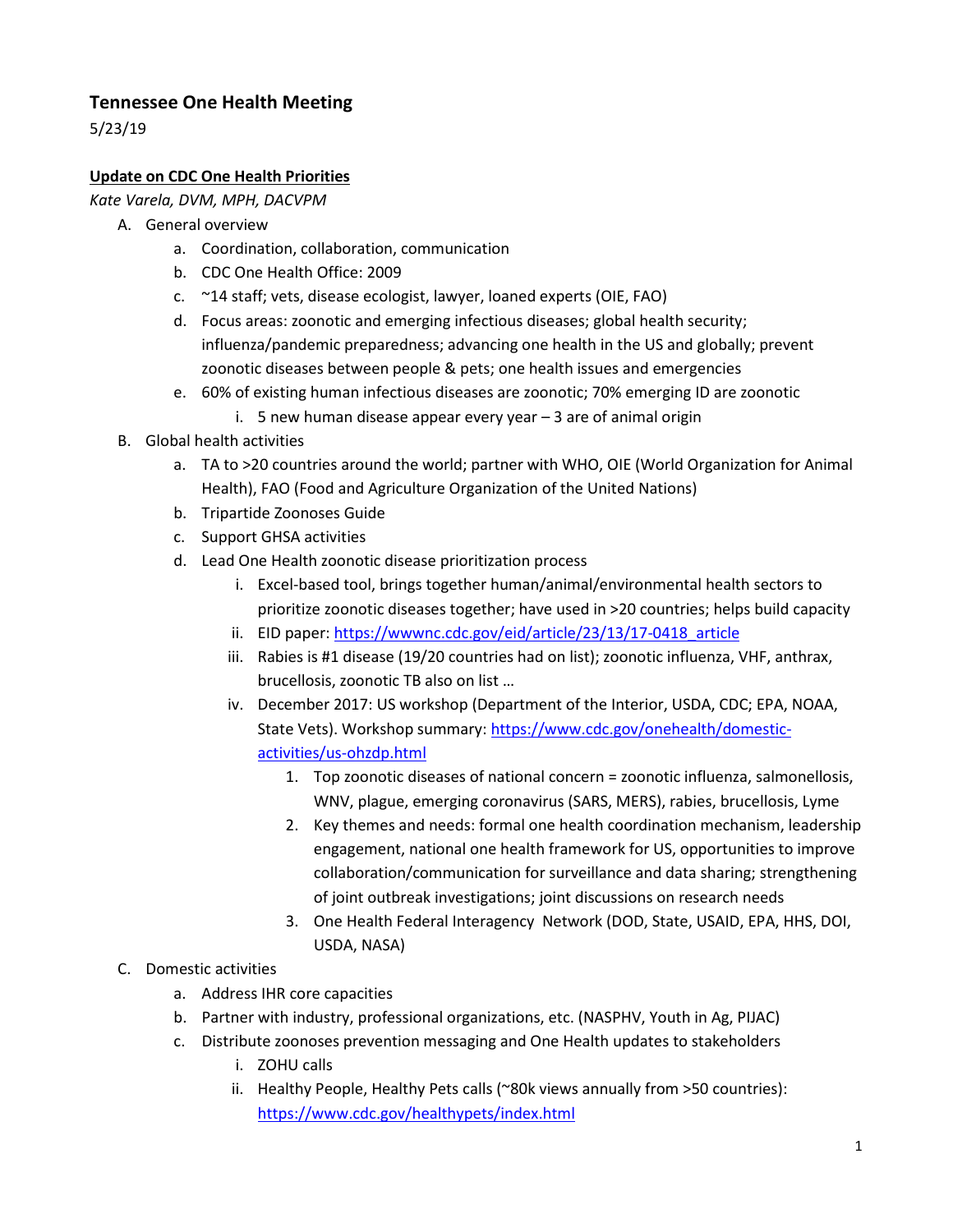- iii. New NASPHV compendium anticipated on non-traditional pet species (reptiles, backyard flocks, etc.)
- D. Q&A
	- a. US interagency work mainly at federal level, role for state? Hope that states can align with similar process in the future … Mainly support states through NASPHV.

### **Brucellosis Strain RB51**

#### *Leslie Seraphin, DVM, MPH (USDA/APHIS-VS)*

- A. Brucellosis: gram negative coccobacilli
	- a. Zoonotic: cattle, bison, goats, pigs, dogs, cetaceans
	- b. *B. abortus, B. meletensis, B. suis =* category B bioterror agents
	- c. Bang's disease in cattle (Denmark, Dr. Bang 1897)
	- d. Humans: 2-3 week incubation period; flu-like illness (intermittent/irregular, "undulating" fever); chronic infection can occur (endocarditis, spondylitis, etc.)
	- e. Animals: infertility, stillbirth, abortion; joint swelling; asymptomatic infection COMMON
- B. US eradication efforts in cattle started in 1934; eradicated by early 2000 from US cattle herds
	- a. Still exists in bison, elk with occasional spillover into cattle
	- b. Strain 19 vaccine = modified live vaccine; can result in abortions; cattle test (+) by serologic tests – led to new vaccine
	- c. RB51 vaccine = modified live vaccine, negative serology on traditional brucellosis surveillance tests; less abortion; vaccinate at 4-12 months of age; get ear tags or ear tattoo
		- i. Only category 2 accredited vets can receive vaccine; should only vaccinate if sold to states that require vaccination (i.e. Yellowstone area) or in greater Yellowstone Area
		- ii. After 2017 cases, PA State Vet strongly encouraged cessation of vaccination, especially in calves intended to produce raw milk
	- d. Both vaccine strains can cause brucellosis in humans
- C. Texas August 2017: RB51 infection in humans traced to TX dairy (Jersey cow herd, 2 shedding RB51 in milk)
- D. NJ October 2017: RB51 vaccine strain isolated from human case; admitted raw milk from NY distributor
	- a. Co-op with drop offs in NY and NJ (NY law sell only directly from farm; NJ cannot sell or distribute raw milk); advertised milk was from Amish Farms in PA and NJ (no Amish farms? Couldn't locate)  $\rightarrow$  Udder Milk
	- b. Legal jurisdiction complicated
		- i. FDA: dairy products
		- ii. USDA: animal health, vaccine
		- iii. CDC: human health
		- iv. State Ag: sale and distribution of product
		- v. FBA, CIA: BT agent
	- c. Ongoing investigation of Udder Milk: all milk tested negative for RB51
- E. NY November 2018: ill child who drank milk from farm in PA; family initially uncooperative; quarantine placed in late December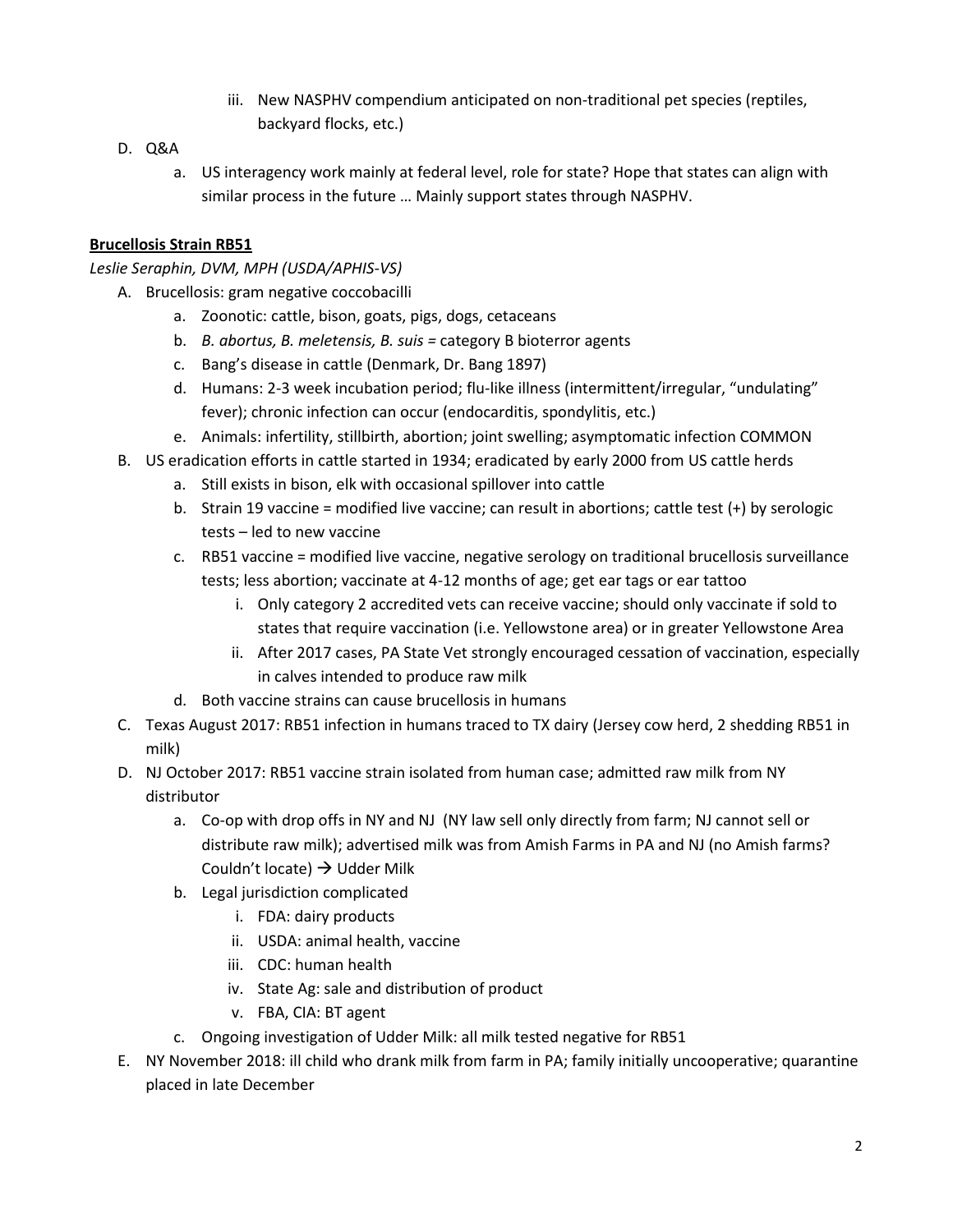- a. Miller's Biodiversity Coop: 48 cattle (46 jersey / 2 Dutch belted): owner stated he did not brucellosis vaccinate
	- i. 2015: 14 jersey cattle purchased and added (some had vaccination tattoos)
	- ii. Previously SOLD TO UDDER MILK
	- iii. Milk samples from all 4 quarters from all 14 purchased cattle: 1 ("Felicity") detected brucellosis from all 4 quarters
		- 1. Isolate from RF and RR matched 2017 NJ human case
		- 2. Isolate from LF and LR matched the 2018 NY human case
	- iv. Lessons in tracing: took PHOTOS of tags rather than writing down … 840 tag has chip and can be scanned (FDX) – initial tag record traced to Iowa; veterinarian that vaccinated Felicity still had records of such (vaccinated at 11M)
	- v. Felicity removed from milking stream, biologically separated; all lactating cow's milk tested twice – all negative; milk from entire herd discarded (owner did not have a processing dairy buyer available and was not approved to sell raw milk)
		- 1. Purchased by CDC; moved to GA for RB51 shedding research
- F. State raw milk laws:<https://www.farmtoconsumer.org/raw-milk-nation-interactive-map/>
- G. Why does this seem to be more common in Jersey cows?
	- a. Often used by raw milk producers
	- b. Produce milk higher in fat than Holsteins
	- c. Their immune system may allow for RB51 infection to become persistent
	- d. Mature earlier than Holsteins (puberty 10 months vs. 15 months)
- H. Regulatory follow-up ongoing:<https://emergency.cdc.gov/han/han00417.asp>
- I. Q&A
	- a. RB51 is shed in milk; no clear transmission among cattle as with *B. abortus*; multiple strains within vaccine; may be shed in abortion tissues

### **Recent Raw Milk Legislative Efforts in TN**

*John Dunn, DVM, PhD*

- A. Raw milk in TN: inherently risky product due to possible manure contamination
	- a. Availability
		- i. Initially labeled "For Pet Consumption Only"
		- ii. Cow-share programs (since 2009)
- B. TN Outbreaks
	- a. Prior to 2009: 1 outbreak (*Campylobacter –* 4 Bradley county residents ill)
	- b. 2009–2018: 3 outbreaks
		- i. 2 STEC O157: 26 Knox and other ETR county residents ill
			- 1. 10-15% of children who are infected with O157 develop HUS; 5% mortality rate
			- 2.  $1^{st}$  outbreak: 2013  $\rightarrow$  n=9; age 1–7 years; 33% HUS
				- a. Substantial resistance from farm; Health Officers in County/Region got Court Order; HD staff escorted by Sheriff
				- b. Environmental testing: less likely to isolate from bulkhead, milk samples (time lag), but possible to find in manure/environment  $\rightarrow$  in